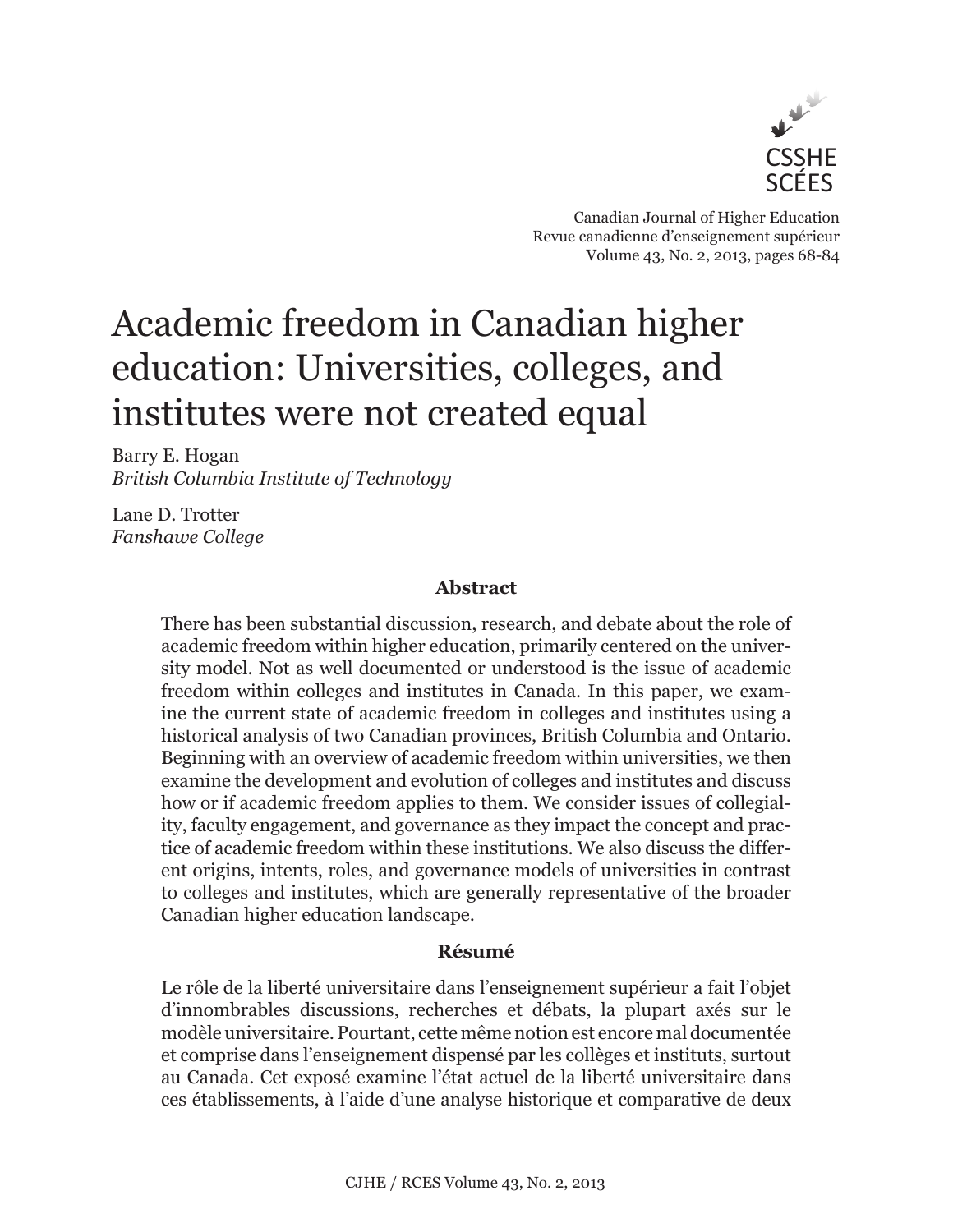provinces canadiennes : la Colombie-Britannique et l'Ontario. Il commence par un survol de la liberté universitaire dans les universités, puis examine le développement et l'évolution de celle-ci dans les collèges et instituts et enfin, il se penche sur la façon dont on applique cette liberté, le cas échéant. Cet exposé traite également des questions de collégialité, de la participation des membres du corps professoral et de la gouvernance, selon leur incidence sur le concept et la pratique de la liberté universitaire. En outre, l'exposé discute des différents éléments que sont les origines, intentions, rôles et modèles de gouvernance d'universités, habituellement représentatives du paysage canadien de l'enseignement supérieur dans son ensemble, en les comparant aux collèges et instituts.

There has been a substantial body of discussion, debate, and research about the role of academic freedom within the university. That discussion has intensified, especially as it relates to the effects of globalization and academic capitalism on the university. What is not as well understood is academic freedom within colleges and institutes, particularly those within Canada. This is an important issue because Canadian colleges and institutes are different from their university counterparts and their role within the higher education landscape is changing. Colleges and institutes are now offering a limited number of bachelor's and master's degrees and engaging in applied research activities—the traditional domain of the university. This changing role has elevated the issue of academic freedom in colleges and institutes, particularly among faculty unions as it relates to workload, teaching assignments, and curriculum.

In this paper, we examine the current state of academic freedom in colleges and institutes through a comparative analysis of two provinces, British Columbia (BC) and Ontario. We begin with a brief review of academic freedom in the university context and then look at the application of academic freedom from a college and institute perspective. This analysis involves a historical review of colleges and institutes in BC and Colleges of Applied Arts and Technology (CAATs) in Ontario and takes into consideration the issues of collegiality, faculty engagement, and governance—concepts that are linked in varying degrees to academic freedom.

Prior to the 1960s, Canada had relatively few higher education institutions, most of which were universities. However, higher education expanded rapidly in the 1960s in response to a growing economy and population, infrastructure development, increased immigration, the baby boom, and the shift in focus from an elitist system towards one of mass access (Buchbinder, 1993; Dennison & Schuetze, 2004; Jones, 2004). This expansion relied in part on the unprecedented development of non-university components of higher education. These new institutions were called either community colleges or technical institutes and were designed to provide vocational training for graduates. Unlike universities, these new institutions were closely controlled by the government, were organized managerially, and directly aligned to meet the needs of the local community, business, and industry (Dennison & Schuetze, 2004; Gallagher, 1995; Levin, 2001). Academic freedom was not an issue in the beginning because these new post-secondary institutions were not intended to be universities. The predominant structure of governance in Canadi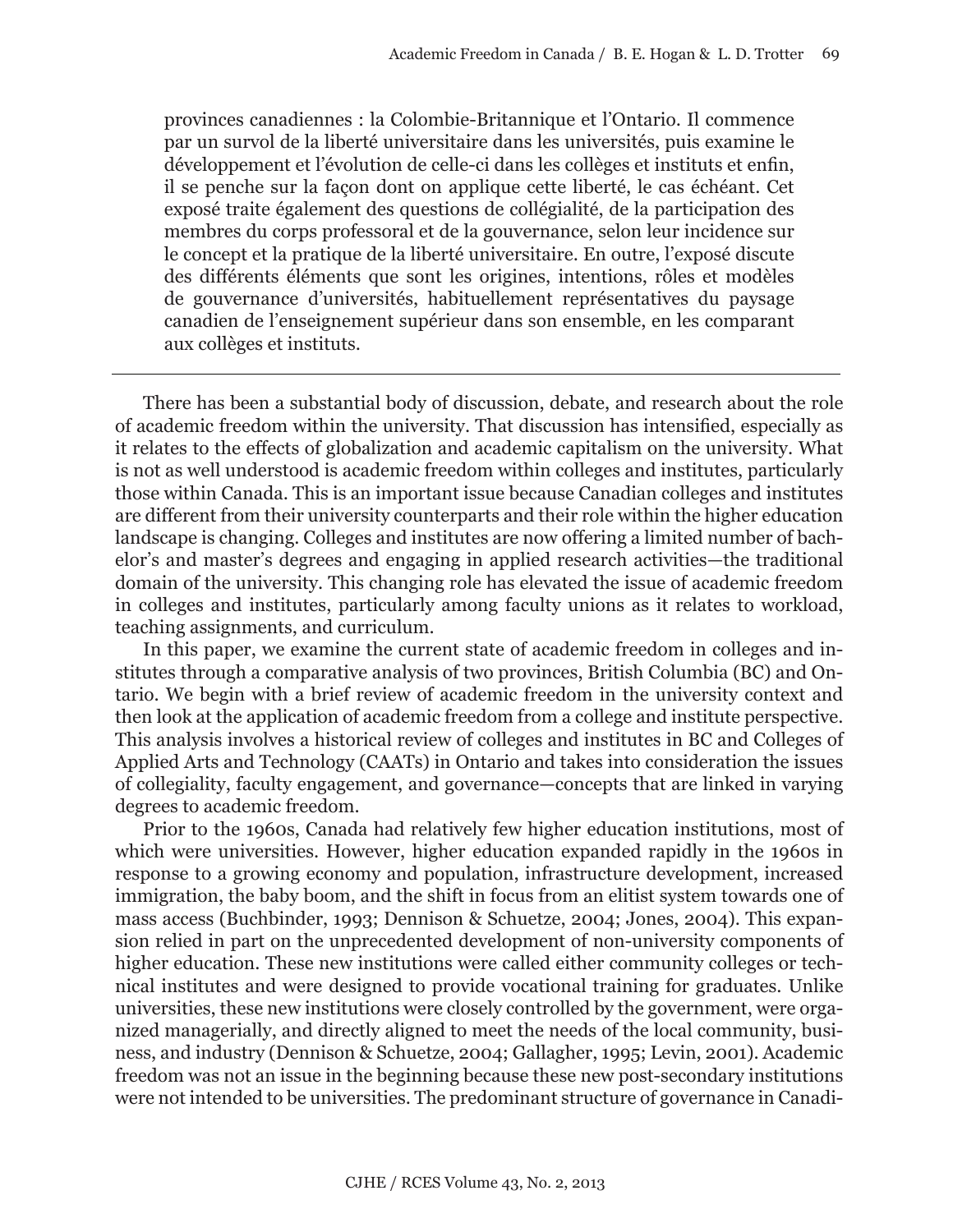an universities can trace its origins back to the findings of the 1906 Flavelle Commission. That commission recognized the importance of faculty engagement in institutional governance and clearly articulated the rationale and framework for bicameralism—a model comprising two formally recognized bodies: a senior academic body, most often known as a senate, which operates in parallel to a board of governors (cited in Jones, Shanahan, & Goyan, 2001). The University of Toronto became the first Canadian university to adopt this structure in 1906; Dalhousie, Queens, and McGill universities followed shortly afterwards, and the structure was eventually integrated into legislation in Western Canada (Horn, 1999; Jones, 1997). By the 1950s most Canadian universities had adopted the bicameral system (Jones, Shanahan, & Goyan, 2004).

This paper examines academic freedom in colleges and institutes. A review of the existing literature indicates very little research has been conducted on academic freedom within Canadian colleges and institutes. Given the growth of the non-university post-secondary system, the issue of what academic freedom means within this sector will continue to become more important in the coming years. We initiate this discussion with a definitional understanding of academic freedom and what academic freedom means within the university sector. We will then apply this definition to the colleges and institutes and look at their evolution in BC and Ontario. We also examine the role that collegiality, faculty engagement, and governance have on academic freedom for colleges and institutes. Finally, we present our conclusion and discuss the implications of our findings for the future.

### **Academic Freedom and Universities**

Universities have a history that predates the modern nation-state and can be traced back over 850 years to the founding of the University of Paris and the University of Bologna (Readings, 1996; Scott, 2006). A key function of the medieval university was to pursue divine truth—a function translated in the modern university into research, which is the foundation of academic freedom (Horn, 1999; Russell, 1993; Shils, 1991, 1993). In the university, academic freedom simply meant having the autonomy to pursue the truth regardless of where it led. Tenure was necessary in order to protect scholars whose findings were incompatible with accepted norms or truths from societal or institutional retribution in the form of job loss. As Horn (1999) indicates, "although imperfect, tenure seems to serve the needs of the universities and of society well enough. It may be necessary, though, to monitor it more carefully in order to ensure that those who enjoy its privileges continue to deserve them" (p. 308). This latter comment speaks to the need for appropriate self-governing and monitoring within the university so that faculty continue to control the academic agenda in accordance with a bicameral structure (Marginson, 2002).

While a majority of Canadian universities are publicly funded, they are legally considered private institutions. Even newer institutions created by the government have retained the rights, freedoms, and traditions of existing universities, including academic freedom (Mora, 2001). While there are different definitions of academic freedom, Horn's (1999) description of academic freedom within the Canadian university context can be summarized into five key elements: (a) the freedom to pursue truth wherever that may lead, (b) tenure so that the truth-seeker is not subject to loss of job when the research is controversial, (c) the ability of the scholar to be critical of the university, (d) the ability of the scholar to participate in public life, and (e) co-governance within the university.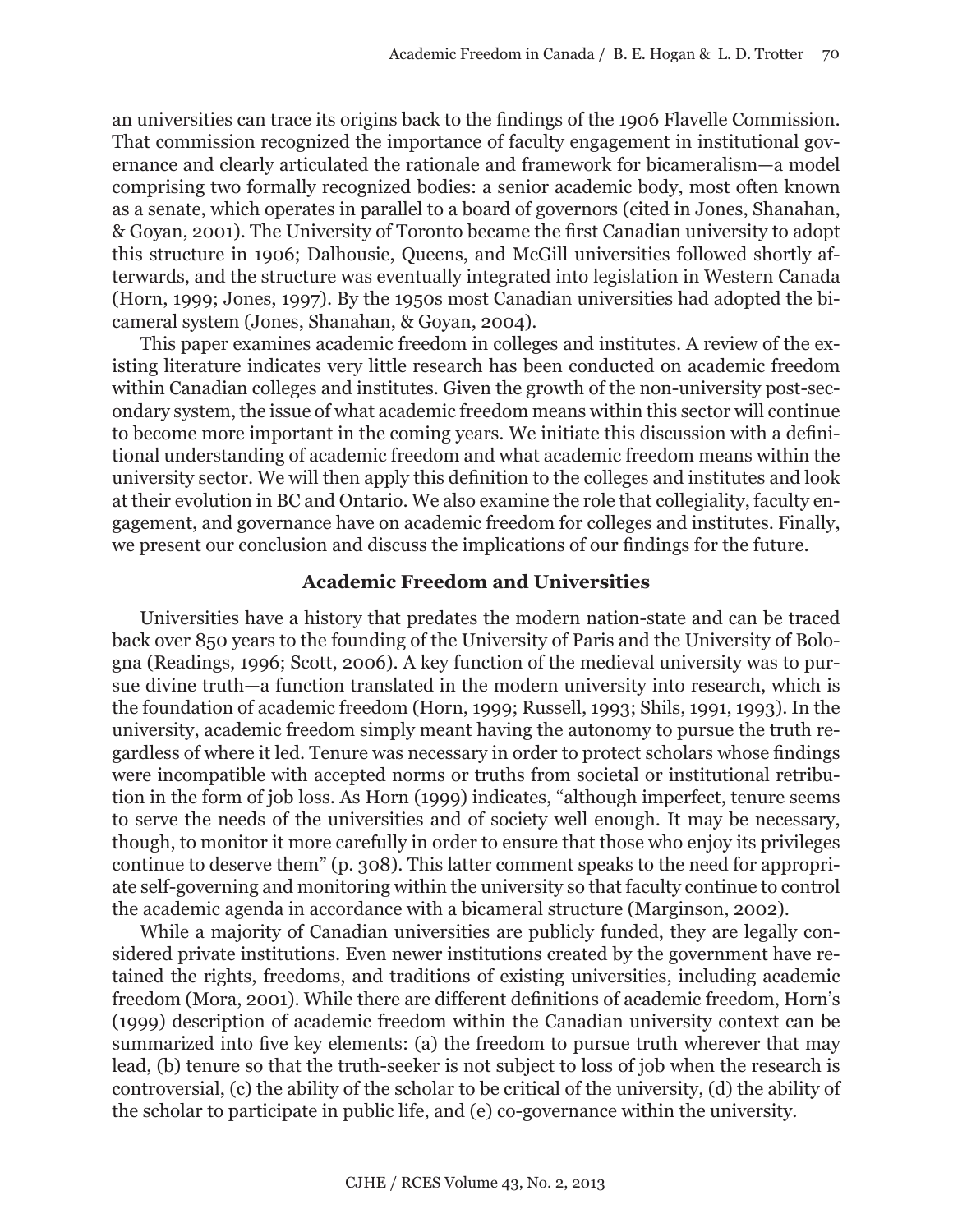Horn (1999) indicates that these five elements are now generally accepted within the modern Canadian university. This acceptance raises the question whether there should be restrictions on academic freedom within the university. Tierney (1998) argues that academic freedom was more important in the past than in the present, noting the improved legal rights of faculty and a more enlightened climate than in the past. He adds that very few academics actually write or speak in a manner that requires the protection provided by academic freedom. Furthermore, as Horn (1999) indicates, academic freedom is not absolute:

Legitimate restrictions on academic freedom do exist. Academic freedom does not imply that the campus must be host to any and all behaviour short of the actually illegal. It does not justify defamation or the counselling of insurrection, or doing as little work as possible. Nor does it confer the liberty to teach whatever catches ones fancy. Course content may depend on the choices made by individual professors, but the subjects to be taught must be authorised by academic bodies. (p. 6)

A broader examination of the limitations of academic freedom reveals that while the scholar does have the right to pursue truth, they do not have the right to say or do anything. There is an active debate underway about the limits of academic freedom and this has been confused with issues of collective bargaining and faculty co-governance. One of the continuing debates within the university surrounds the requirement of scholars to adhere to course outlines. In universities, a course outline forms a contract between the students, the instructor, and institution; there is a both a moral and legal obligation for the scholar to follow the course outline. In examining academic freedom in U.S. higher education institutions, Fossey (2007) found the following:

Some college and university instructors apparently believe that they have a constitutional right to academic freedom that gives them license to do or say whatever they want in a college classroom. A review of court cases in this area shows that this attitude is wrong. Higher education institutions have a great deal of latitude in regulating their instructors' classroom teaching activities. (p. 159)

Fossey goes on to indicate that, in the United States,

[F]ederal courts have defined a college instructor's academic freedom rights narrowly in terms of the instructor's classroom activities. Institutions have a great deal of latitude to regulate an instructor's classroom speech, grading practices, and general manner of teaching a particular college-level course. (p. 159)

While academic freedom protects the right of the scholar to pursue truth through their research and teaching, institutions have the right to determine who can teach which courses, what may be taught in those courses, and who should be admitted into the university (Fossey, 2007; Shils, 1991).

One issue this raises is the balance between faculty decision-making rights and faculty responsibilities*.* Along with such decision-making rights come responsibilities (Hamilton, 2002; Shils, 1991). Academic freedom is premised on the expectation that the professoriate will self-regulate and participate in institutional governance. As Russell (1993) notes, unless faculty members exercise self-governance over the academic agenda, the ability to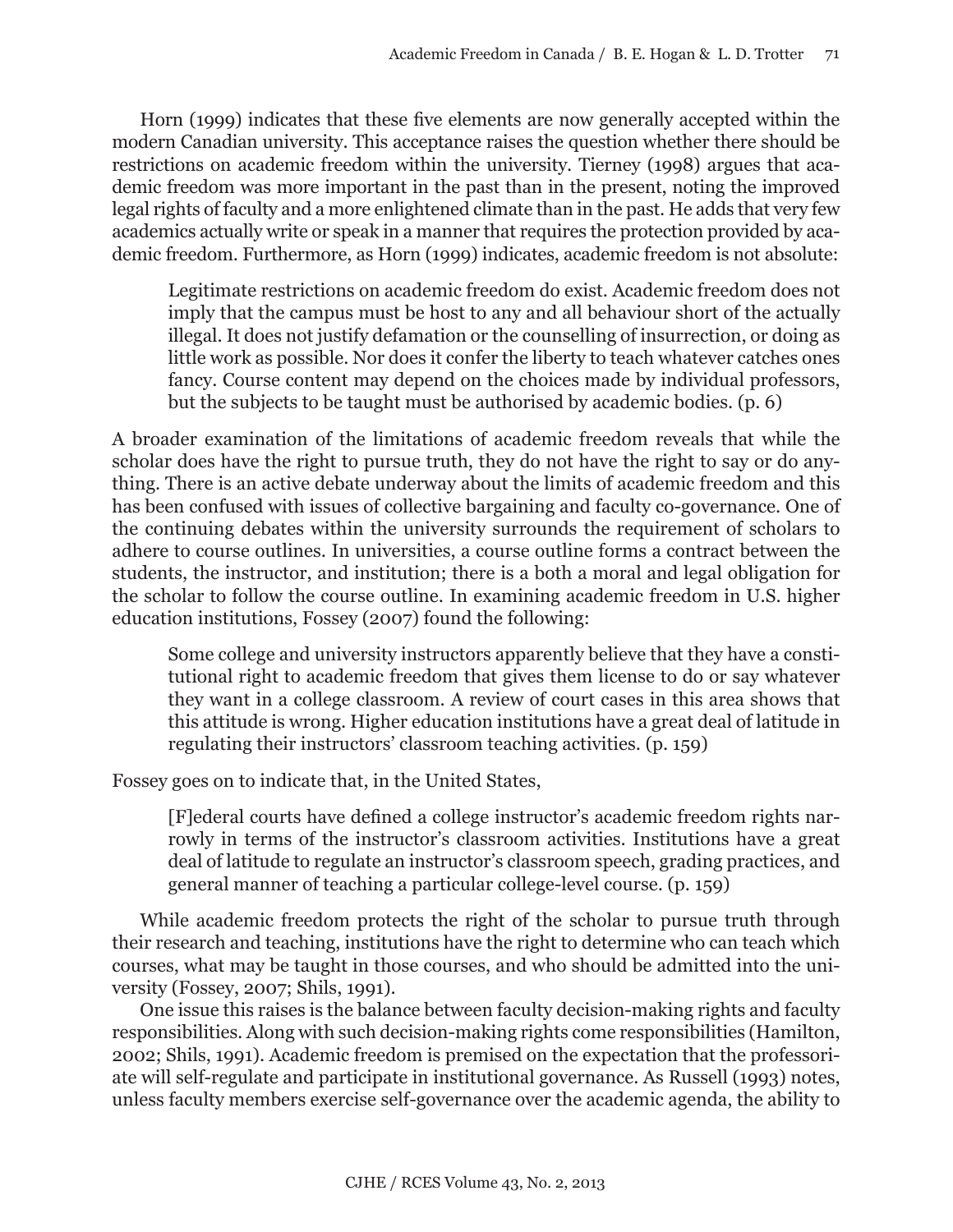self-govern will be lost. Russell's concept of self-governance is very similar to MacIntyre's (1997) Aristotelian concept of practice:

[G]oods internal to that form of activity are realized in the course of trying to achieve those standards of excellence which are appropriate to, and partially definitive of, that form of activity, with the result that human powers to achieve excellence, and human conceptions of the ends and the goods involved are systematically extended. (p. 125)

Practice in this case refers to the faculty exercising appropriate self-governance and collegiality over its activities and members for the common good.

Hamilton (2002) suggests that faculty are generally unaware of the obligations associated with academic freedom and tenure. Tierney (1998) suggests that a faculty's professional responsibilities include obligations to one another, to the greater good of the institution, and to society. This position aligns with Shils' (1991) ideas on the constitution of academic freedom and the obligations thereby imposed on scholars:

The first obligation of an academic [is] to teach and to do research; each of these entail many subsidiary obligations. There are also obligations regarding conduct with pupils, with administrators, and with colleagues in academic institutions others than one's own. (p. 2)

Eckel (1999) also argues faculty must work with administrators in assuming the responsibility to make shared governance work. Braskamp and Wergin (1998) opine that academic freedom requires "freedom with responsibility, not freedom from responsibility" (p. 89).

In this section of the paper, we traced the origin of academic freedom to the medieval university and the pursuit of divine truth. We also demonstrated that academic freedom is tied to professional responsibilities within the university and the academic community. In the next section of the paper, we examine what academic freedom means within the context of colleges and institutes.

# **The Evolution of Colleges and Institutes: A Historical Analysis**

Canadian colleges and institutes do not share a common history with Canadian universities or with universities in other countries. Provincial governments founded publicly funded community colleges and institutes to provide the education and training necessary to support economic development and competitiveness. Ontario, BC, and Alberta were the first provinces to legislate a community college system intended specifically to meet local or regional economic development needs (Fisher, Rubenson, Jones, & Shanahan, 2009; Skolnik, 2010). Meanwhile, Quebec also enacted legislation creating the Collège d'Enseignement Général et Professionnel (CEGEP) program after Grade 11 with the dual purpose of both education and vocational training (Dennison, 1995a). Although the Ontario colleges were created with boards of governors, this was not the case with the other provinces. Rather, these colleges were originally controlled directly by their respective provincial governments until legislation was passed to give them a board governance structure. For instance, the last two major college systems to gain a measure of independence from their respective provincial governments were Nova Scotia Community College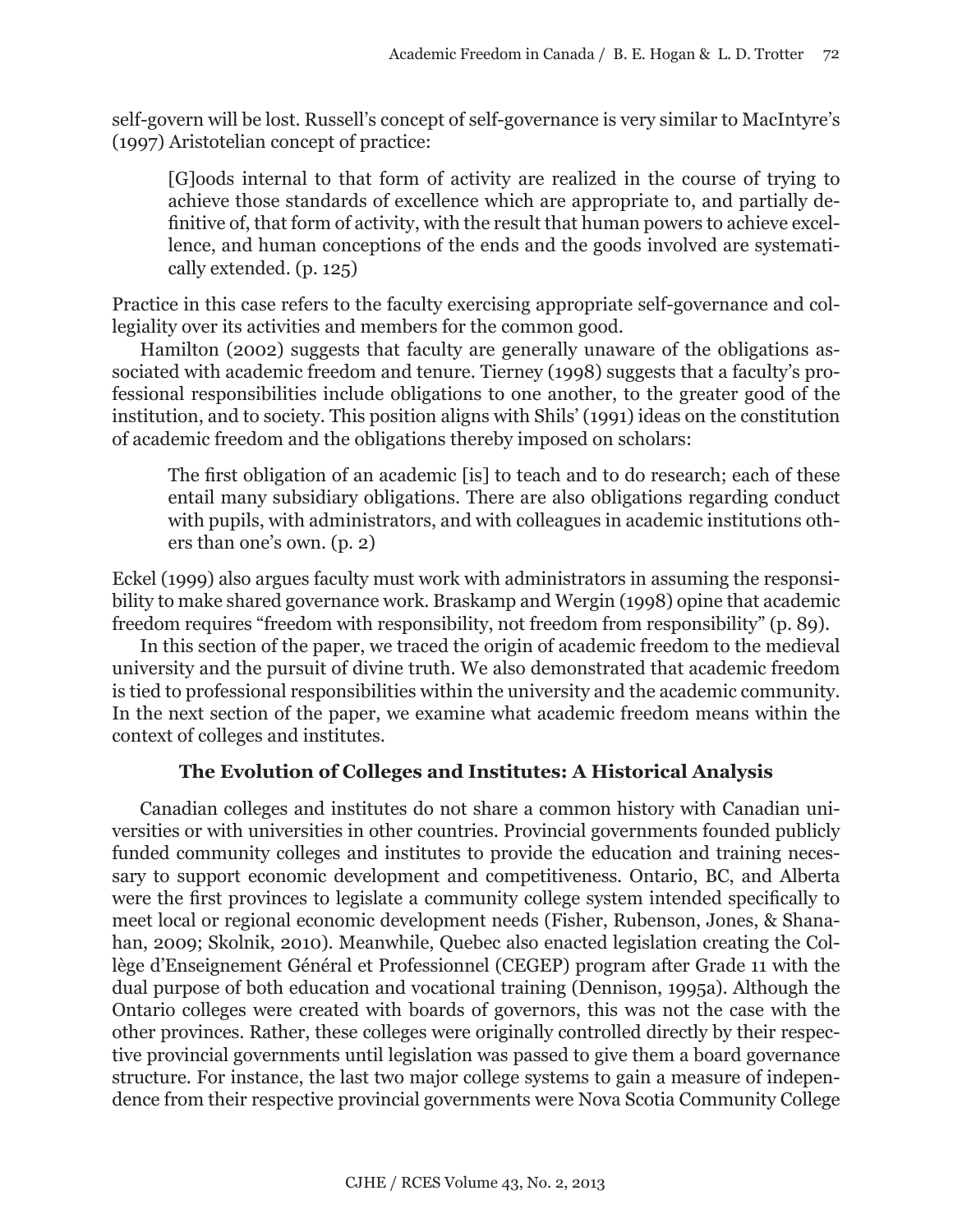in 1996 and, more recently, New Brunswick Community College in 2010. However, in both circumstances, the colleges in Nova Scotia and New Brunswick were not given the bicameral governance structure, rights, responsibilities, and powers that exist for universities in those provinces. By not giving the colleges the same rights and responsibilities as universities, the provincial governments essentially created them to be different from universities.

The creation of colleges and institutes was an explicit attempt by provincial governments to produce a separate structure of higher education not intended to share the same historical rights and privileges as universities. Colleges and institutes were seen as a vehicle for technical education (*techne*) and not the Aristotelian education (*episteme*) offered in universities (Aristotle, trans. 2002). Considine (2006) explains the differences in purpose between universities and non-university institutions by indicating that "the key distinction was defined as the separation of knowledge creation and its later commercial application, or the difference between deep specialization and its subsequent synthetic forms in the professions and the workplace" (p. 257). Colleges and institutes were created as an explicit policy lever for economic development and were designed to be linked to industry. The legislation that created colleges in BC and Ontario was quite different than the legislation that existed for universities. Two of the major differences in the legislation were the governance structure and the ability of the minister to directly intervene in the affairs of the college—something the minister is forbidden to do with universities. In BC, the *University Act* (1996) specifies that the minister "must not interfere in the exercise of powers conferred on a university, its board, senate and other constituent bodies" (s. 48). In Ontario, the situation is slightly different since there is no single piece of legislation for universities, but rather an abundance of different legislation for each different university (Ontario, 1996). However, like in BC, none of this legislation provides a mechanism for the minister to directly intervene in the internal affairs of the universities. This is not the situation with the colleges and institutes where the minister does have the power to intervene.

We have established that when provincial governments created colleges and institutes, they were not provided with the same rights and responsibilities as universities. Academic freedom exists in universities because of the research conducted by faculty that expands the bounds of knowledge. Whether or not faculty in colleges and institutes have academic freedom remains to be determined. We will answer that question by looking at the evolution of colleges and institutes in two of the more mature jurisdictions of BC and Ontario where colleges and institutes have been given limited degree granting status and the authority to engage in applied research.

# **British Columbia**

Narrowing the focus of this review to BC's higher education system reveals some noteworthy departures from the broader North American and Canadian patterns. Higher education was relatively late to develop in BC, with the University of British Columbia (UBC)—which opened its doors to students in 1915—being the province's first university. UBC remained the province's sole university and one of only a few higher education options until the mid-1960s (Dennison, 1992) when two events made a lasting impact. The first was the federal *Technical Vocational Training Assistance Act* (TVTAA) of 1960, which led to the rapid construction of new vocational training facilities across the country between 1960 and 1970 (cited in Dennison, 1992). The TVTAA led to new infrastructure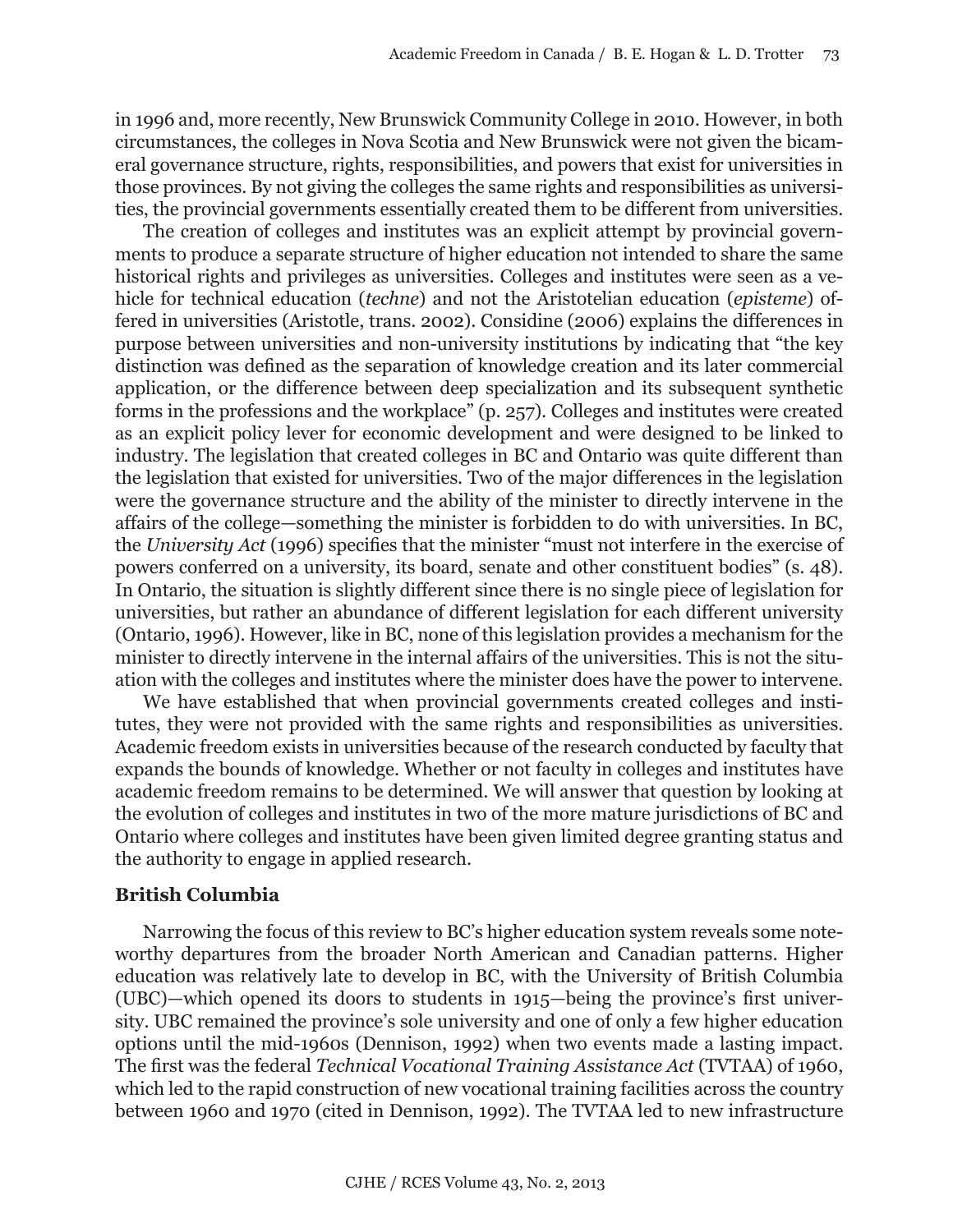being established across the province during the 1960s. The second key event in the development of BC's system of higher education was the report authored by UBC's president, John MacDonald, entitled "Higher Education in British Columbia" (1962). This report provided the foundation for two new universities and community colleges and was heralded as the single most influential event shaping BC's higher education system (Dennison, 1992). The 1980s brought a climate of fiscal restraint to BC and the *College and Institute Act* was amended creating government-appointed boards at each institution (cited in Dennison, 1992).

The 1990s represented a key period of governance reform in higher education in BC. Historically, colleges and institutes had been governed more managerially than the relatively autonomous comprehensive universities (Cowin, 2007; Dennison & Schuetze, 2004; Levin, 2001). However, the *College and Institute Act* (1996) was amended to establish education councils—whose members were representative, elected, and provided statutory authority over academic areas—as originally called for in the Duff and Berdahl (1966) report that was subsequently embraced by the Association of Universities and Colleges of Canada. This legislation ushered in a bicameral governance structure for BC colleges and institutes (Dennison, 1995a; Dennison & Schuetze, 2004). Levin (2000) surveyed 104 community colleges across eight North American jurisdictions and concluded that, through specific legislation, only BC actually had the legal framework for shared governance in its colleges and institutes. It is important to understand that education councils do not have the full authority of university senates: the board of governors for colleges and institutes in BC retain both financial and academic responsibility, whereas university senates retain final authority for academic matters. While the creation of education councils moved BC colleges toward a co-governance model and provided faculty at the colleges and institutes with greater say over the academic core of programs and curriculum, it had little to no impact on academic freedom for the faculty within those institutions.

With the election of the BC provincial Liberal Party in 2001, BC's higher education system entered the 21<sup>st</sup> Century with expectations for more dramatic change. The most significant indications of change were contained in the Campus 2020 report (Plant, 2007). This report was commissioned by the provincial government to provide a systemic approach to education reforms through to the year 2020, with the aim of making "BC the best educated, most literate jurisdiction in North America by 2015" (p. 3). It contained 52 sweeping recommendations impacting governance, accountability, funding, capacity, access, technology, participation, graduation objectives, student aid, scope of programs, private-sector participation, internationalization, research, credentials, and accreditation. Two years after the Campus 2020 report was released by the BC Ministry of Advanced Education and Labour Market Development (2009), five new universities were created out of three university colleges, one college, and one institute: Vancouver Island University, Kwantlen Polytechnic University, University of the Fraser Valley, Capilano University, and Emily Carr University of Art and Design. These five new universities now fall under BC's *University Act* (1996) and, despite their differences in background, traditions, culture, and conventions, have moved from education councils to senates with true academic decision-making powers and a bicameral structure. This poses interesting challenges for these new universities as they transition from a college culture to a university culture. One such challenge will be how they understand and implement academic free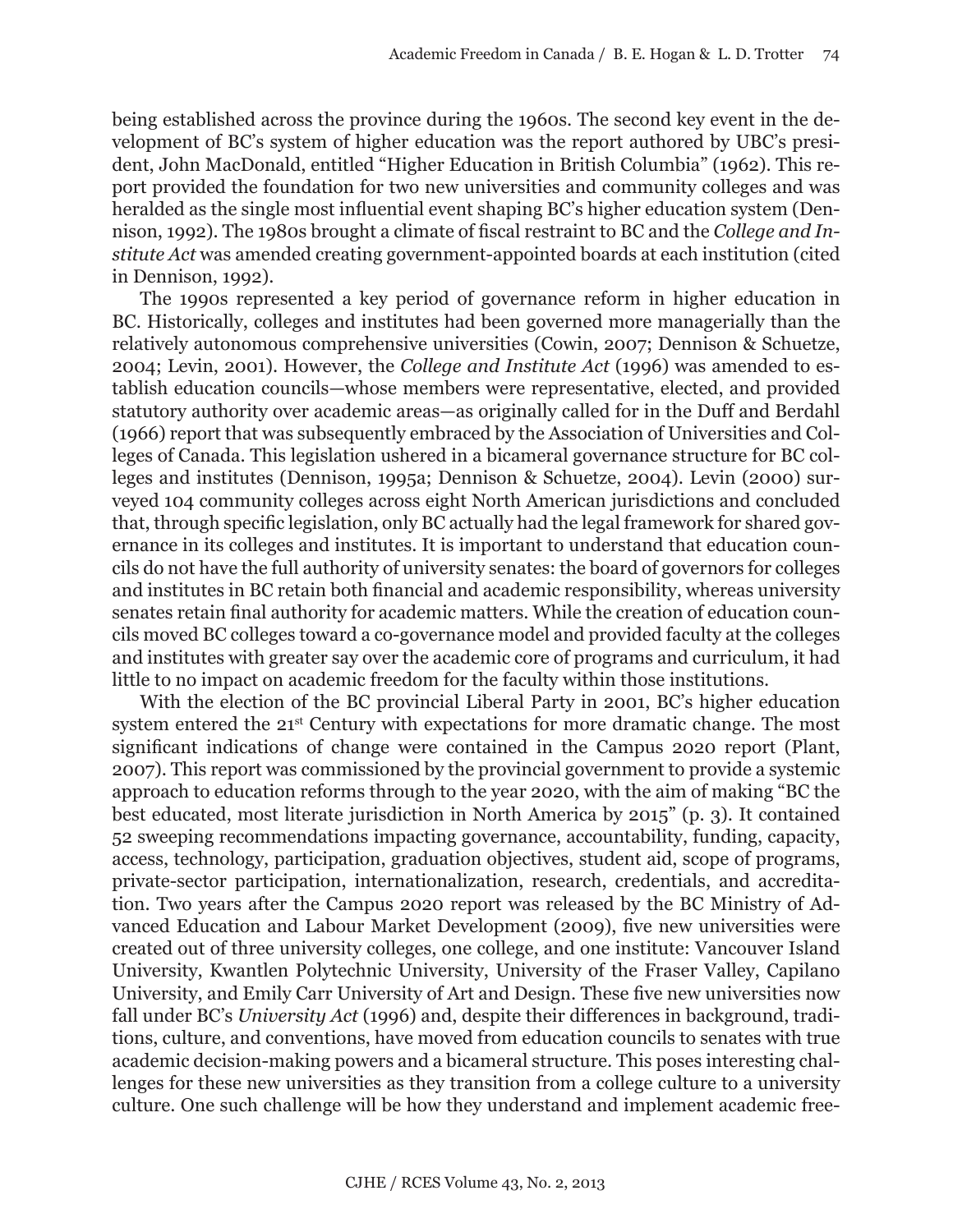dom in this new environment where the faculty will be expected to engage in research. It remains to be seen if the amount of research activity faculty engage in will be sufficient for these new universities to truly have or practice academic freedom.

It is clear that aside from these five new universities, the remaining colleges and institutes do not have the same rights as universities since the legislation for these institutions has not been changed. Although BC colleges and institutes are unique in having semiautonomous education councils, their primary focus still remains on teaching.

# **Ontario**

The creation of the Ontario Colleges of Applied Arts and Technology (CAATs) in 1965 was a deliberate act by the government of Ontario to address the need for technical training outside the role of the university and beyond the level offered by the secondary school system. According to scholars such as Arvast (2008), Fisher et al. (2009), Jones (1991, 1997, 2004), and Skolnik (2010), the colleges have gone through a variety of transformative changes since their creation. These changes can be classified into four stages of evolution: (a) their initial creation and expansion in 1965 through to the early 1970s; (b) cost containment and controlled growth from the early 1970s to 1995; (c) the introduction of (neo-liberal) market mechanisms in 1995; and, finally, (d) the current stage from the early 2000s to present, where the colleges were given limited ability to grant applied degrees and engage in applied research and innovation activities. Each of these stages is examined to look at what, if any, impact occurred to the issue of academic freedom within the college sector.

In the first stage, during a debate about the creation of a separate higher education system from the universities, the then Minister of Education, the Honourable William Davis, made a statement to the Ontario Legislative Assembly (1965) at Queen's Park that Ontario "must provide the facilities for education and training at these higher levels if we hope to continue to compete for markets on even terms at home and abroad" (p. 25). Mr. Davis elaborated that

[T]he need cannot be met simply by alterations or additions at secondary school level; this time we must turn our attention to the post-secondary level, where we must create a new kind of institution that will provide, in the interests of students for whom a university course is unsuitable, a type of training which universities are not designed to offer. (p. 27)

It is clear that the intention of the Ontario government was not to create a junior university or a college that would provide transfer to the universities—as was the case with the junior colleges in the United States—because there was a concern this would create confusion and conflict in the mission and mandate of the new colleges (Skolnik, 2010). The intent in creating the new college system was to create an educational structure with different rights and privileges than universities and a vocational focus designed to support the economic growth of the province (Jones, 1997). From the outset, Ontario colleges were created with a unicameral governance structure; each college had its own board of governors, as well as a central coordinating body, the Council of Regents. The Council of Regents was responsible for appointing external college lay-board members from the lo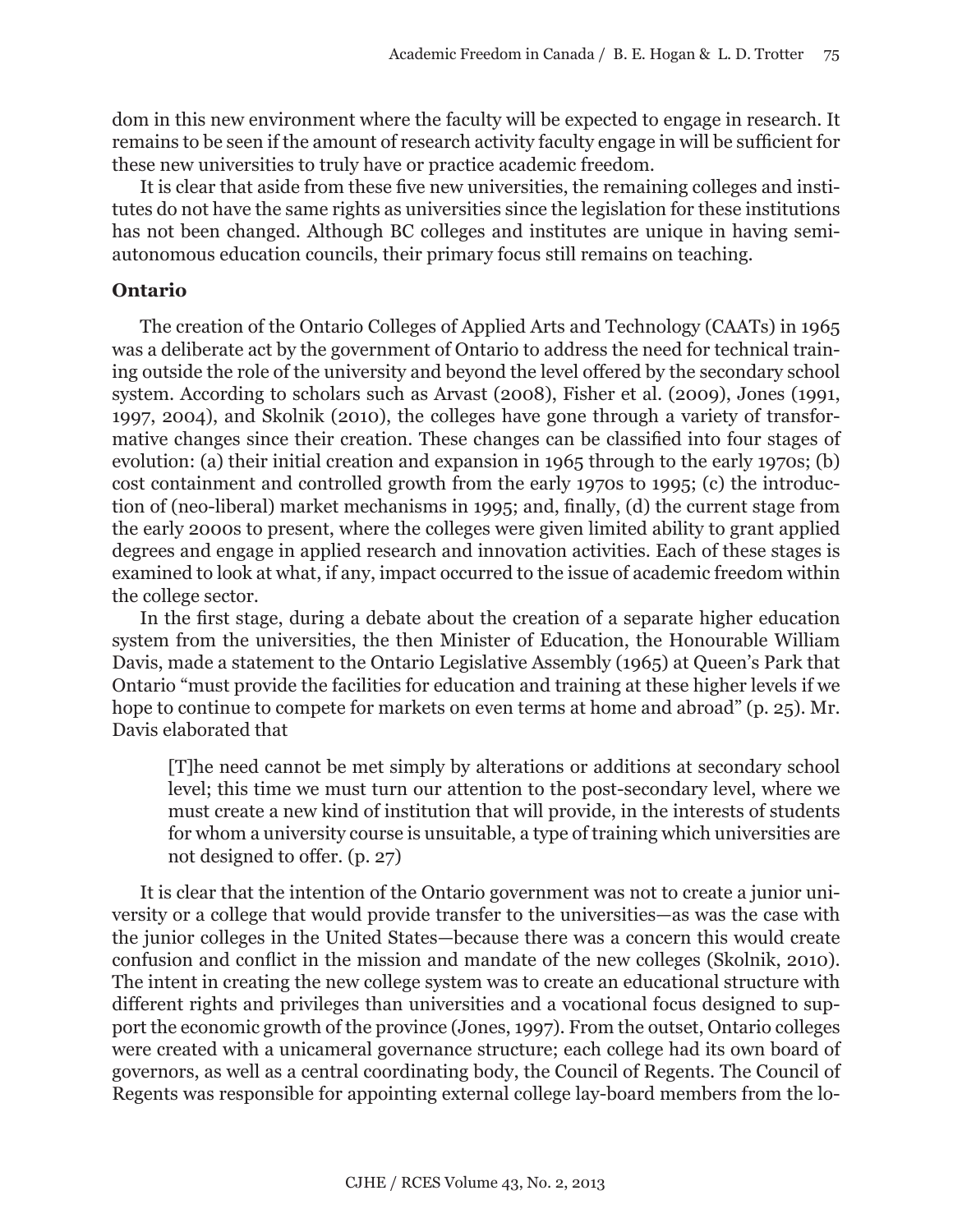cal community (Dennison, 1995a). This structure was designed to coordinate the growth of the college system and was successful given the rapid expansion achieved between 1965 and the early 1970s with the opening of 19 colleges (Jones, 1991, 1997), propelled initially by the federal TVTAA of 1960 (Skolnik, 2010).

By the early 1970s, the rapid expansion of the Ontario college system was slowed due to a severe recession, slow economic growth, and constrained government finances. This represented the start of the second stage in the evolution of Ontario colleges and was significant due to the deteriorating state of the labour-management relations within the colleges with several province-wide strikes during this period (Dennison, 1995a; Jones, 1997). The major issues that drove the strikes were related to workload and salaries. As an outcome, the government commissioned a series of reports that resulted in the creation of a province-wide workload formula and provided internal staff representation to each college's Board of Governors. While these changes were significant, the government did not act to implement a bicameral governance structure. Even when the New Democratic Party formed the provincial government between 1990 and 1995, they did not change the legislation to create a co-governance structure.

The third stage in the evolution of the colleges can be traced to the election of the Progressive Conservative Party in 1995. The progressive conservatives campaigned under a neoliberal platform called the "Common Sense Revolution." Once elected, they immediately moved to eliminate a large provincial deficit and create a more *business friendly* climate. Higher education was seen as a personal benefit rather than a social good, and cost-shifting marketization and privatization policies were introduced (Jones, 1997).

The fourth stage began in 2000 with the *Post-Secondary Education Choice and Excellence Act* passing into law. The new legislation allowed for the creation of private universities and for colleges to offer a limited number of applied degrees. This legislation marked a major change in the government's position about the binary divide in the roles and responsibilities between colleges and universities (Jones, 2004). Many colleges pursued the development of applied degrees and a small number of Ontario colleges also pursued a differentiated mission and mandate. Some of these institutions were re-designated as Institutes of Technology and Advanced Learning (ITALs) and, as Jones (2004) notes, "the new name is linked to the magnitude of applied degree programme activities at these institutions, it also signals a hierarchical differentiation between institutions in the CAAT sector" (p. 48).

One significant impact of both the *Post-Secondary Education Choice and Excellence Act* (2000) and the revised *Ontario Colleges of Applied Arts and Technology Act* (2002), which gave Ontario colleges limited degree-granting authority, was to raise the issue of academic freedom. The Colleges Academic Division (faculty component) of Ontario Public Service Employees Union (OPSEU) pursued academic freedom as part of the union settlement proposal during the collective bargaining round that occurred on August 31, 2009 (OPSEU, 2010). Although academic freedom was not included in that collective agreement, the issue of academic freedom was now a point of negotiation within the college sector. The issue of having academic freedom as part of the bargaining process is whether or not this becomes another avenue for entitlement. The real issue is whether teaching in and of itself constitutes the basis for academic freedom. Horn (1999), Russell (1993), and Shil (1991, 1993) would indicate that teaching without original research does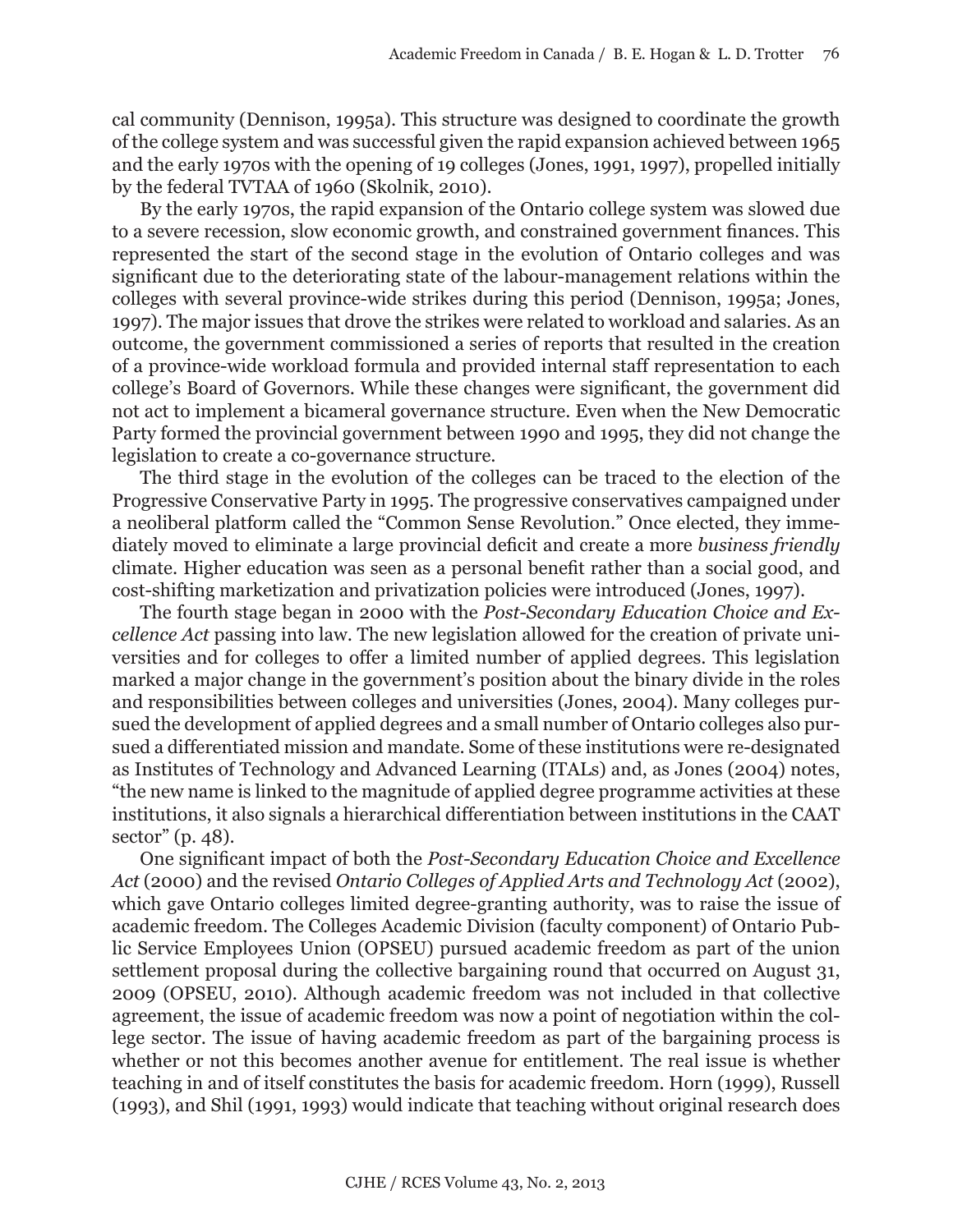not meet the criteria for academic freedom. At what point, if at all, does the current level of applied research conducted by the colleges tip the balance?

We have demonstrated that colleges and institutes—at least in two jurisdictions—occupy a unique role in post-secondary education. Even with the introduction of education councils, the focus of colleges and institutes has remained largely vocational. Allowing colleges and institutes limited degree-granting rights and the ability to engage in applied research represents a significant evolution in their mandate and function; however, the authority to engage in these activities is tightly regulated and limited. In the next section we will explore the implications of this evolution on academic freedom using Horn's (1999) five criteria, as well as considering issues of collegiality, faculty engagement, and governance.

## **The Roles of Collegiality, Faculty Engagement, and Governance on Academic Freedom for Colleges and Institutes**

The changes that have occurred both inside and outside higher education institutions since the mid-1960s are significant. Rapid and sizeable expansion changed the nature of higher education and resulted in evolving approaches to institutional governance—essentially varying the degree to which power and decision-making was shared among faculty and stakeholders by the end of the 1970s. The 1990s saw the introduction of neoliberalism concepts such as privatization, marketization, and globalization, which exposed institutions to global information and comparisons, new markets for services and programs, new clients and, ultimately, both national and international competition. Government policies generally followed the neoliberal trend and encouraged academic institutions to expand their markets, their stakeholders, and their respective realms of entrepreneurial activity.

When compared to their mid-1960s counterparts, today's higher education institutions are generally much larger in size, more sophisticated, and often employ specialized administrators to satisfy their diverse stakeholders' expectations. Concurently, there has been a dramatic increase in the number of private higher education institutions offering a wide range of specialized programs (Fisher et al., 2009). The trend towards managerial models of governance may be consistent with neoliberal economics, but it represents a departure from the traditional collegial culture of governance in higher education (Codd, 2005; Harman & Treadgold, 2007; Slaughter & Leslie, 1997; Slaughter & Rhoades, 2004). The Canadian Association of University Teachers (CAUT) has claimed that control of the universities remains with administrative groups, who operate universities without any accountability. Furthermore, the CAUT has claimed that in an attempt to increase efficiency, administrators have marginalized the roles of university senates in governance. In response, the CAUT recommended a shift in strategy and made collective bargaining its primary tool to protect and extend collegial governance models, as well as support the bicameral shared governance systems (CAUT, 2004). This position is contrary to the recommendations of the Duff and Berdahl (1966) commission that has been a defining feature of university bicameral governance in Canada for more than 45 years.

In colleges and institutes, collective agreements have provided similar protections to those offered by academic freedom—as identified by Horn (1999). While sharing similarities, the cultures found in universities and colleges or institutes are substantially different from one another and reflect a different history, evolution, and purpose—especially in terms of the faculty and administrators in these institutions.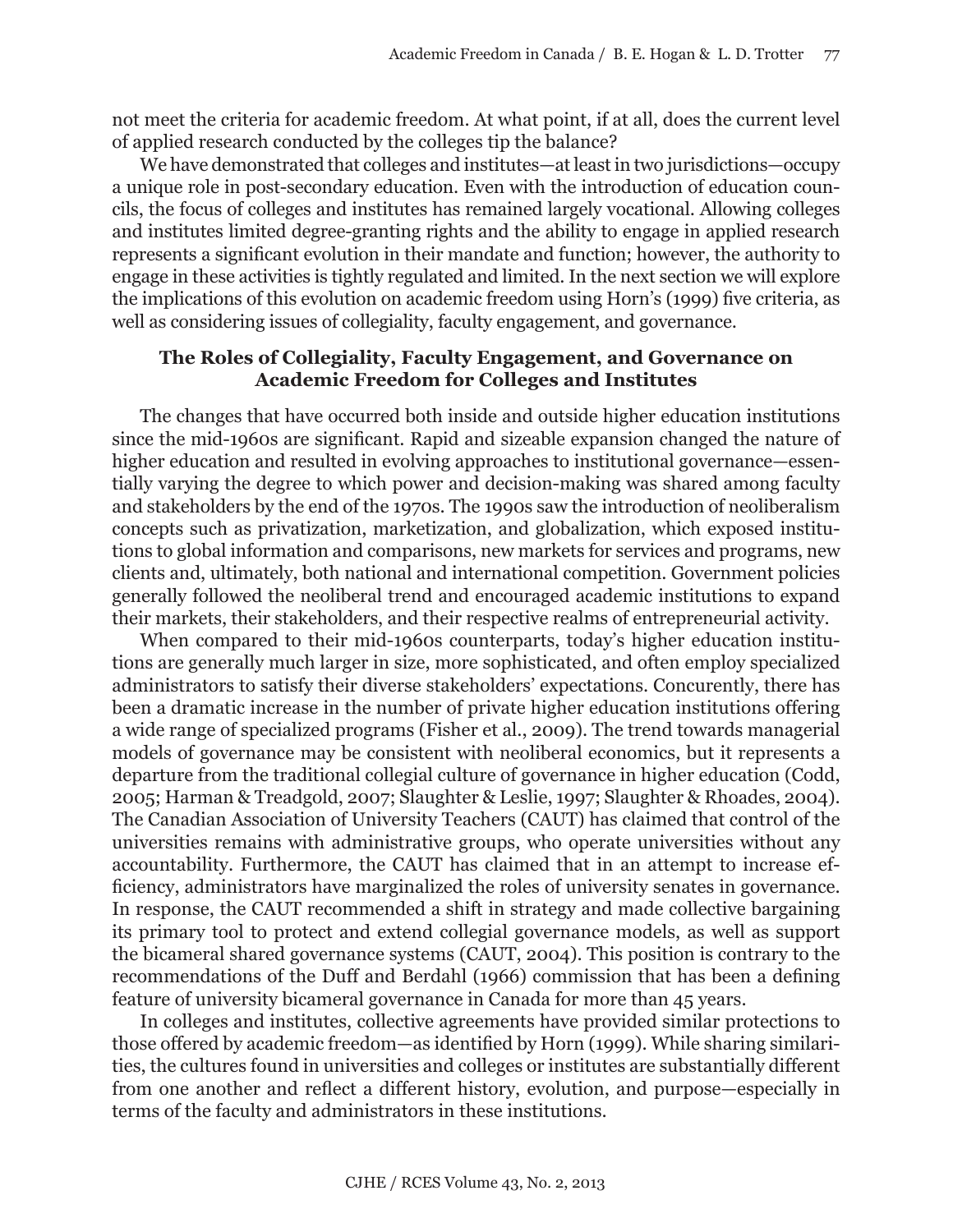We will now look at how Horn's (1999) five elements of academic freedom relate to colleges and institutes. The earlier analysis showed the evolution of these institutions in both BC and Ontario, and we can use that analysis to examine the issue of academic freedom. With respect to Horn's first element, college and institute faculty members are primarily hired to teach and have broad discretion in how they teach as long as the objectives stated in the course outline are followed. This is the essential difference between college and institute faculty and university faculty—who are hired to do research and to teach. The second element—that of tenure—is addressed through seniority and job security provisions of the collective agreement that "provide faculty with a measure of economic security and protection from arbitrary dismissal" (Dennison, 2006, p. 117). The third condition of academic freedom Horn describes is the ability to be critical of the institution. Although some faculty at both universities and colleges may feel they cannot be critical of their institutions, their ability to do so is protected through collective agreements. The fourth element addresses the ability of the scholar to participate in public life. Faculty at both universities and colleges and institutes have the ability to participate in public life, although they may need to take a leave of absence if elected or appointed. The fifth and final condition of academic freedom, co-governance, is where the main difference exists between these different institutional types. Since the founding of the University of Paris, a tradition of legislated bicameral governance has existed in universities. We have shown that colleges and institutes do not share this history and were explicitly not given the same rights and privileges as universities. In BC, the legislative change that created education councils was a strategic move by the government to provide a form of shared governance, giving faculty a greater voice over the academic affairs of the college or institute—although primary authority remained vested in the board. This is different in Ontario where the board has ultimate authority over both the financial and academic affairs of the college. Although structures such as academic or college councils exist, they are advisory to the president. Having said this, it is often at a president's peril not to be mindful of the advice provided.

We have demonstrated that many of the protections offered by academic freedom for faculty in universities have been achieved in the colleges and institutes through collective agreements. The two outstanding issues not covered by collective agreements relate to Horn's (1999) first and fifth elements of academic freedom: respectively, the pursuit of truth wherever that may lead and co-governance. Given the historic importance of the pursuit of the truth as the basis for academic freedom, we have shown that teaching by itself is not sufficient. The pursuit of truth is inexorably linked to pushing the boundaries of knowledge, and without that pursuit there cannot be any true academic freedom. In the case of co-governance, BC and Ontario have diverged. In BC, a semi co-governance structure was brought about by legislative change. This was not done in Ontario, and, consequently, it is clear that the provincial government does not intend for its colleges to mirror the governance structure of universities. We have also shown that these elements of academic freedom are now seen as bargaining positions for collective agreements.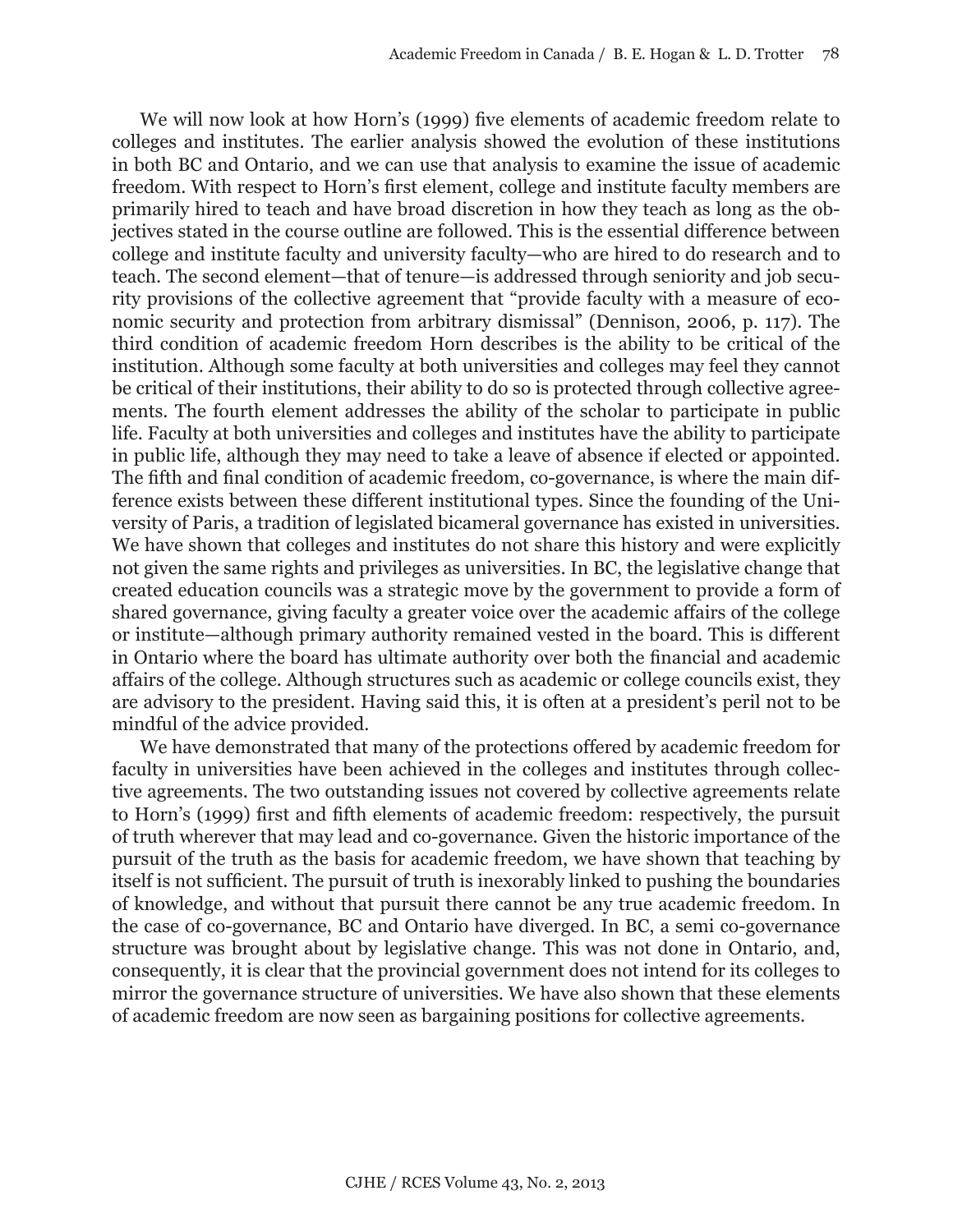### **Conclusion**

Over the past 40 years, higher education has undergone profound changes. Institutions that date back to the middle ages have experienced the most significant changes in their history and are now being challenged to reorganize their systems of governance and management (Mora, 2001). Some of these changes can be linked to massification; some to the lost monopoly on knowledge transmission. The creation of community colleges and institutes was an act of government designed to create a different type of higher education institution. Colleges and institutes were created to serve an economic function by providing skills and job training. Consequently, the governance structure of colleges and institutes was intended to be different. If colleges and institutes were designed to be the same as the universities, they would have had the same general governance structures as universities. These differences in structure have had major impacts on how the concept of academic freedom is understood and practiced at the respective institutional types.

The creation of colleges and institutes produced institutions that over time developed their own culture, conventions, and history whose primary focus from their creation was teaching, as differentiated from the research tradition of universities. The culture of colleges and institutes "emphasized teaching; [and] allowed for only an advisory role for faculty with respect to academic governance" (Dennison, 1995b, p. 135), whereas the culture of universities "emphasized research and scholarly activity; [and] practiced bicameral governance in which faculty members exercised considerable influence over academic affairs" (p. 135). The challenge colleges and institutes have faced since their founding has been maintaining a separate identity. This challenge has been exacerbated by the growth of the college and institute sector and the evolution of their mission and mandate—especially as they offer degrees and engage in applied research activities.

In BC, some colleges have transformed from vocational training institutions to community colleges, university-colleges, and universities. For these new universities, the challenge will be to transition from the college tradition that emphasizes teaching to a new culture that emphasizes research and scholarly activity. With the universities, colleges, and institutes developing a greater overlap in their roles, the issue of academic freedom becomes increasingly unclear. These institutions were created at different historical times with very different objectives. The university has a long history, and within that history it has evolved and adapted around its core focus of pursuing truth through new knowledge (Readings, 1996; Scott, 2006). Conversely, colleges and institutes are very recent creations that have grown and become more sophisticated (Dennison, 1995a, 1995b), but are still primarily focused on career-based education linked to the labour market.

Considine (2006) points out that unless universities can maintain boundaries from other institutes and organisations, the autonomy and uniqueness of the university will be lost. Conversely, if colleges and institutes cannot maintain a clear vision of their roles, then they risk becoming a pale imitation of the university. There are increasing signals that the boundaries between colleges and universities are blurring (Jones, 2004). The challenge for colleges, institutes, and universities will be to maintain their unique identities while achieving a complimentary relationship with one another. If the universities are unable to maintain their unique identity, then they are in danger of losing their historic rights and privileges that formed the basis for academic freedom—rights that could easily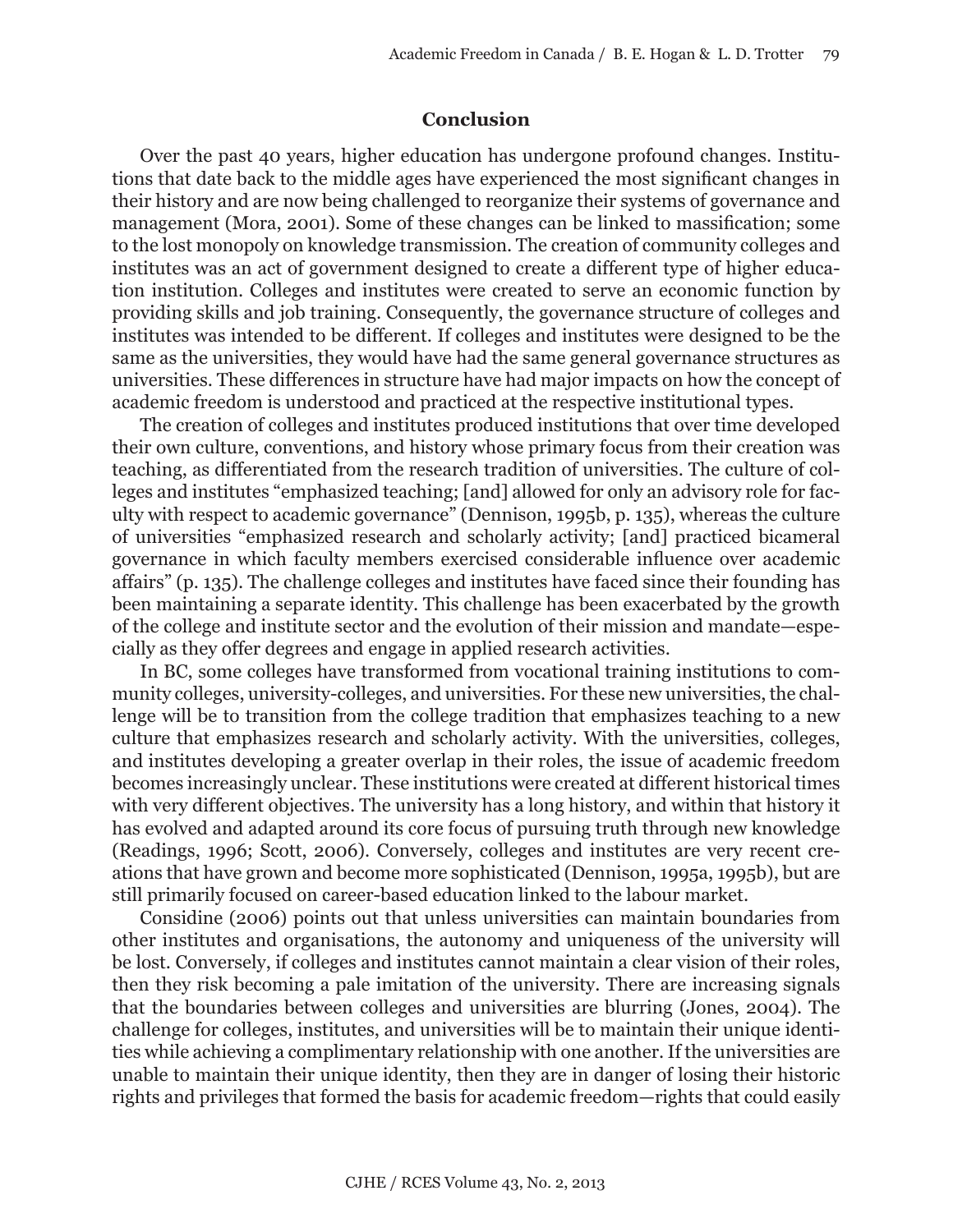be substituted with lesser ones such as bargained rights. Although this substitution might seem comparable, it is critical for the future of the universities that they maintain their historic autonomy from the state. As Russell (1993) indicates, "it is only in defending a medieval liberty, a sphere of academic freedom in which the state does not enter, that academic freedom in a Millite sense can be effectively defended" (p. 3). The implications for the colleges and institutes are just as significant. Although many colleges and institutes are now offering degree programs, their focus remains on vocational instruction. This focus fits within the original rubric of colleges and institutes as economic levers for their communities by providing skilled and trained graduates to meet the needs of employers.

The creation of the university and its subsequent evolution is different than the deliberate strategy used by government to create colleges and institutes. The internal structures of these institutions are very different from those in universities and have had an indelible impact on how academic freedom is understood and practiced at colleges and institutes in BC and Ontario. It is clear that the colleges and institutes are not universities. They are institutions created to meet the labour market needs of their communities and support economic development and competitiveness. They are nimble institutions capable of evolving to meet the changing needs of their communities by offering higherlevel credentials and engaging in applied research that better prepares students for the labour market. At some point this may change, but, at present, colleges and institutes remain teaching institutions. By maintaining a focus on meeting the needs of the labour market, colleges and institutes can ensure their unique identity. As long as their focus is clear, there will be complementarity with the universities. As teaching institutions, colleges and institutes will continue to have a different relationship than universities with academic freedom.

With mounting pressure for post-secondary institutions to evolve and innovate, the concept of academic freedom will continue to be re-evaluated, reinvented, and possibly even replaced in the coming years. The challenge for colleges and institutes is to recognize both their role as teaching institutions and the implications for academic freedom that come with that role. $\clubsuit$ 

### **References**

Aristotle. (2002). *Niccomachean Ethics* (C. Rowe, Trans.; S. Broadie, Ed.). Oxford, England: Oxford University Press.

Arvast, A. (2008). The new CAAT: (Dis)illusions of freedom and the new college charter in Ontario. *The Canadian Journal of Higher Education, 38*(1), 105–121.

Braskamp, L. A., & Wergin, J. F. (1998). Forming new social partnerships. In W. G. Tierney (Ed.), *The responsive university: Restructuring for high performance* (pp. 62– 91). Baltimore: John Hopkins University Press.

British Columbia Ministry of Advanced Education and Labour Market Development. (2009). *Campus 2020: Thinking ahead.* Retrieved June 7, 2009, from http://www.aved. gov.bc.ca/campus2020

Buchbinder, H. (1993). The market oriented university and the changing role of knowledge. *Higher Education, 26*(3), 331–347.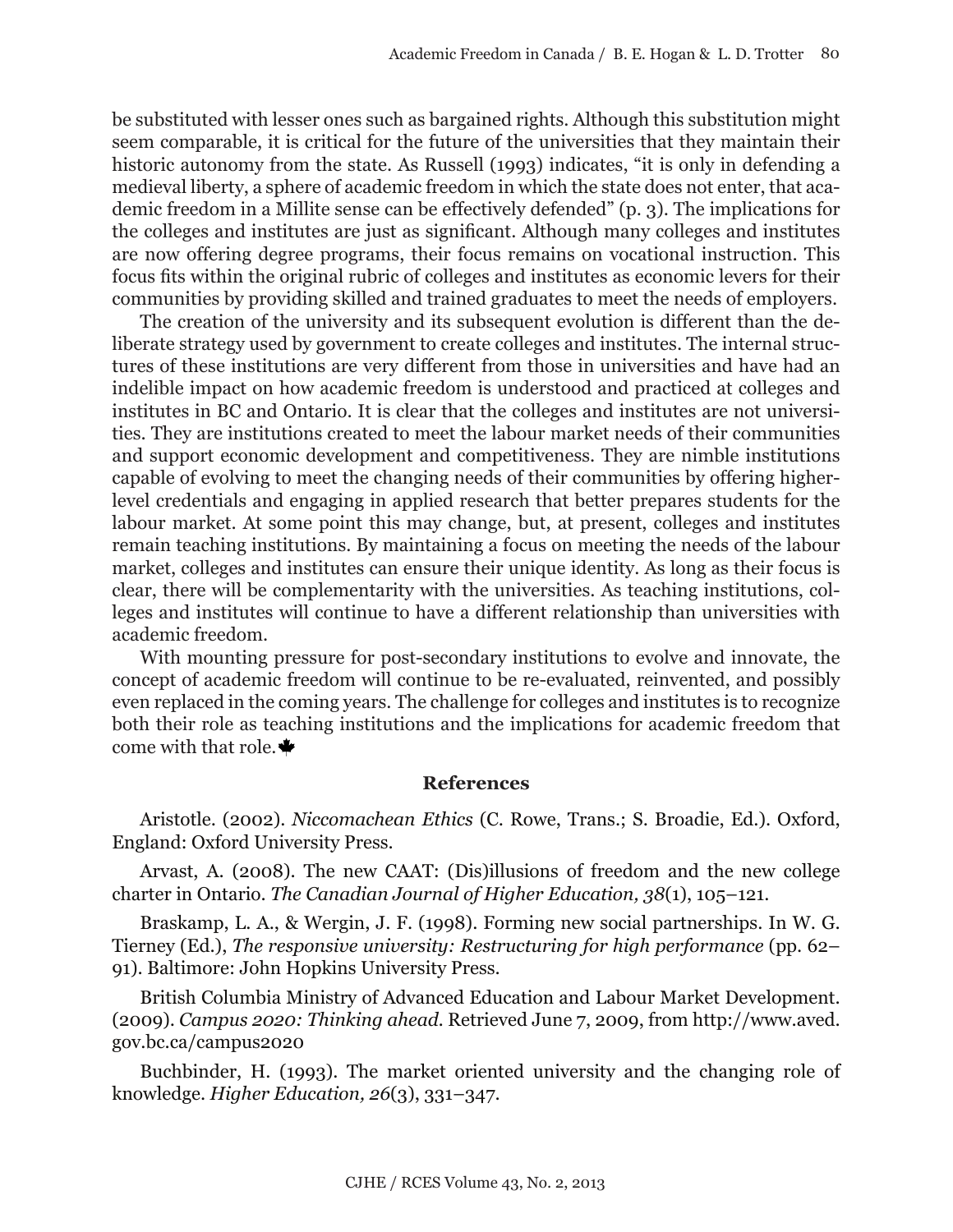Canadian Association of University Teachers (CAUT). (2004). *CAUT policy on governance: Where we have been and where we should go.* Ottawa, Ontario: Author.

Codd, J. (2005). Teachers as 'managed professionals' in the global education industry: The New Zealand experience. *Educational Review, 57*(2), 193.

College and Institute Act, R.S.B.C. 1996, c. 52. The Revised Statues and Consolidated Regulations of British Columbia [Electronic version]. Retrieved February 12, 2013, from http://www.bclaws.ca/EPLibraries/bclaws\_new/document/ID/freeside/00\_96052\_01

Considine, M. (2006). Theorizing the university as a cultural system: Distinctions, identities, emergencies. *Educational Theory, 56*(3), 255–270.

Cowin, B. (2007). *Made in BC: A history of postsecondary education in British Columbia.* Vancouver, British Columbia: Author.

Dennison, J. D. (1992). *Higher education in British Columbia, 1945-1992: Opportunity and diversity.* Vancouver, British Columbia: University of British Columbia Press.

Dennison, J. D. (1995a). Community college development in Canada since 1985. In J. D. Dennison (Ed.), *Challenge and opportunity: Canada's community colleges at the crossroads* (pp. 13–104). Vancouver, British Columbia: University of British Columbia Press.

Dennison, J. D. (1995b). Organization and function in postsecondary education. In J. D. Dennison (Ed.), *Challenge and opportunity: Canada's community colleges at the crossroads* (pp. 121–140). Vancouver, British Columbia: University of British Columbia Press.

Dennison, J. D. (2006). From community college to university: A personal commentary on the evolution of an institution. *Canadian Journal of Higher Education, 36*(2), 107– 124.

Dennison, J. D., & Schuetze, H. (2004). Extending access, choice, and the reign of the market: Higher education reforms in British Columbia, 1989-2004. *The Canadian Journal of Higher Education, 34*(3), 13–38.

Duff, J., & Berdahl, R. (1966). *University government in Canada: Report of a commission sponsored by the Canadian Association of University Teachers and the Association of Universities and Colleges Canada.* Toronto, Ontario: University of Toronto Press.

Eckel, P. D. (1999, November). *The role of shared governance in institutional hard decisions: Enabler or antagonist?* Paper presented at the annual meeting of the Association for the Study of Higher Education, San Antonio, TX.

Fisher, D., Rubenson, K., Jones, G., & Shanahan, T. (2009). The political economy of post-secondary education: A comparison of British Columbia, Ontario and Quebec. *Higher Education 57*(5), 549–566.

Fossey, R. (2007). University oversight of professors' teaching activities: A professor's academic freedom does not mean freedom from institutional regulation. *Journal of Personnel Evaluation in Education 19*(3–4), 159–173.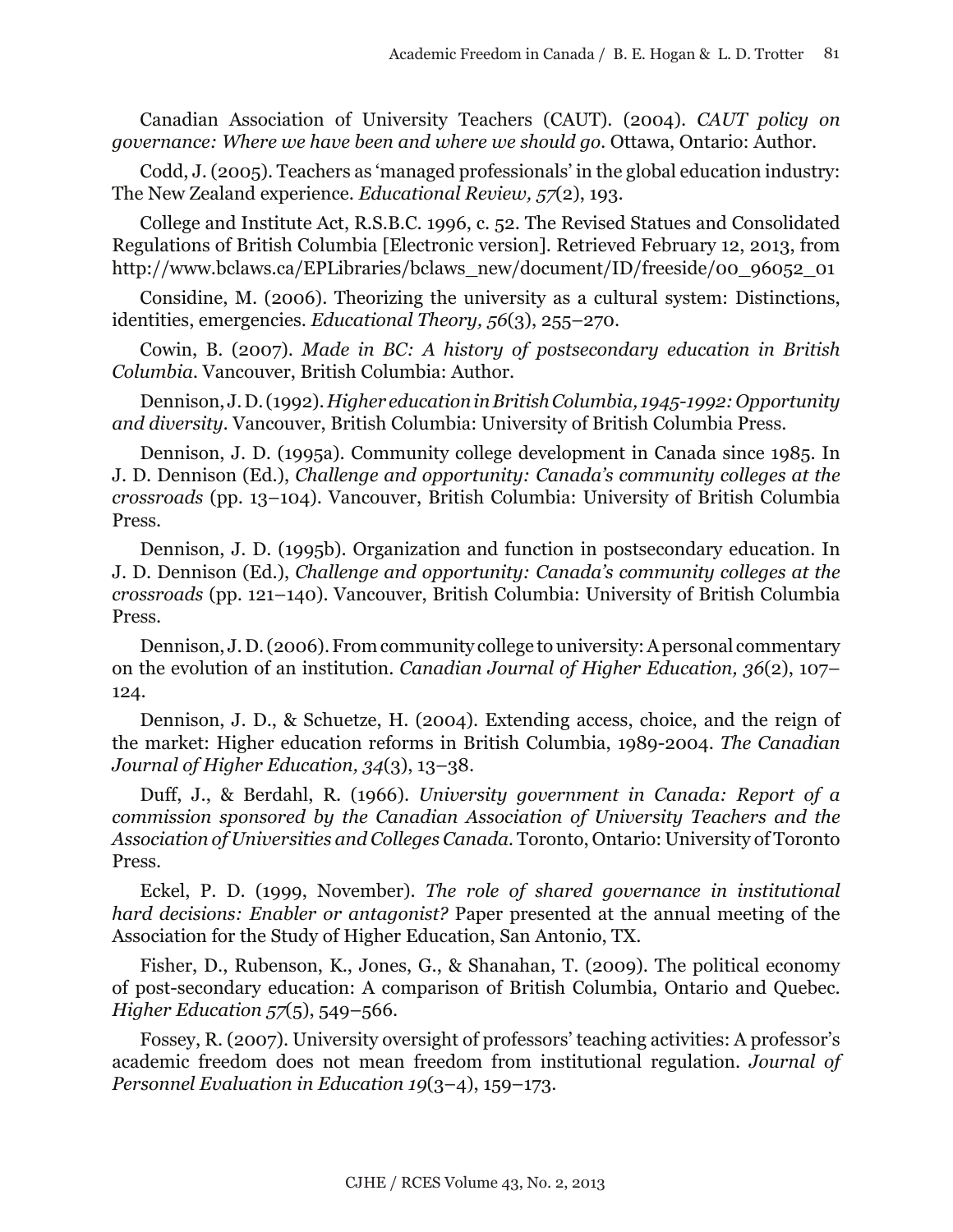Gallagher, P. (1995). Promise fulfilled, promise pending. In J. D. Dennison (Ed.), *Challenge and opportunity: Canada's community colleges at the crossroads* (pp. 256- 274). Vancouver, British Columbia: University of British Columbia Press.

Hamilton, N. (2002). *Academic ethics: Problems and materials on professional conduct and shared governance.* Westport, CT: Praeger.

Harman, K., & Treadgold, E. (2007). Changing patterns of governance for Australian universities. *Higher Education Research and Development, 26*(1), 13–29.

Horn, M. (1999). *Academic freedom in Canada: A history*. Toronto, Ontario: University of Toronto Press.

Jones, G. A. (1991). Modest modification and structural stability: Higher education in Ontario. *Higher Education, 21*(4), 573–587.

Jones, G. A. (1997). Higher education in Ontario. In J. A. Jones (Ed.), *Higher education in Canada: Different systems, different perspectives* (pp. 137–159). New York: Garland Publishing.

Jones, G. A. (2004). Ontario higher education reform, 1995-2003: From modest modifications to policy reform. *The Canadian Journal of Higher Education, 34*(3), 39–54.

Jones, G. A., Shanahan, T., & Goyan, P. (2001). University governance in Canadian higher education. *Tertiary Education and Management, 7*(2)*,* 135–148.

Jones, G. A., Shanahan, T., & Goyan, P. (2004). The academic senate and university governance in Canada. *The Canadian Journal of Higher Education, 34*(2), 35–68.

Levin, J. S. (2000). What's the impediment? Structural and legal constraints to shared governance in the community college. *The Canadian Journal of Higher Education, 30*(2), 87.

Levin, J. S. (2001). *Globalizing the community college*. New York: Palgrave.

MacDonald, J. B. (1962). *Higher education in British Columbia and a plan for the future*. Vancouver, British Columbia: University of British Columbia Press.

MacIntyre, A. (1997). The nature of the virtues. In R. Crisp & M. Slote (Eds.), *Virtue ethics* (pp. 118–140). Oxford, England: Oxford University Press.

Marginson, S. (2002). Nation-building universities in a global environment: The case of Australia. *Higher Education, 43*(3), 409–428.

Mora, J.G. (2001). Governance and management in the new university. *Tertiary Education and Management, 7*(2), 95–110.

Ontario Legislative Assembly. (1965, May 21). *Hansard: Official report of debates.*  27th Parliament, 3rd Session, 3185-3192.

Ontario Colleges of Applied Arts and Technology Act, R.S.O. 2002, c. 8. Revised Statutes and Consolidated Regulations of Ontario [Electronic version]. Retrieved February 12, 2013, from http://www.e-laws.gov.on.ca/html/statutes/english/elaws\_ statutes\_02o08f\_e.htm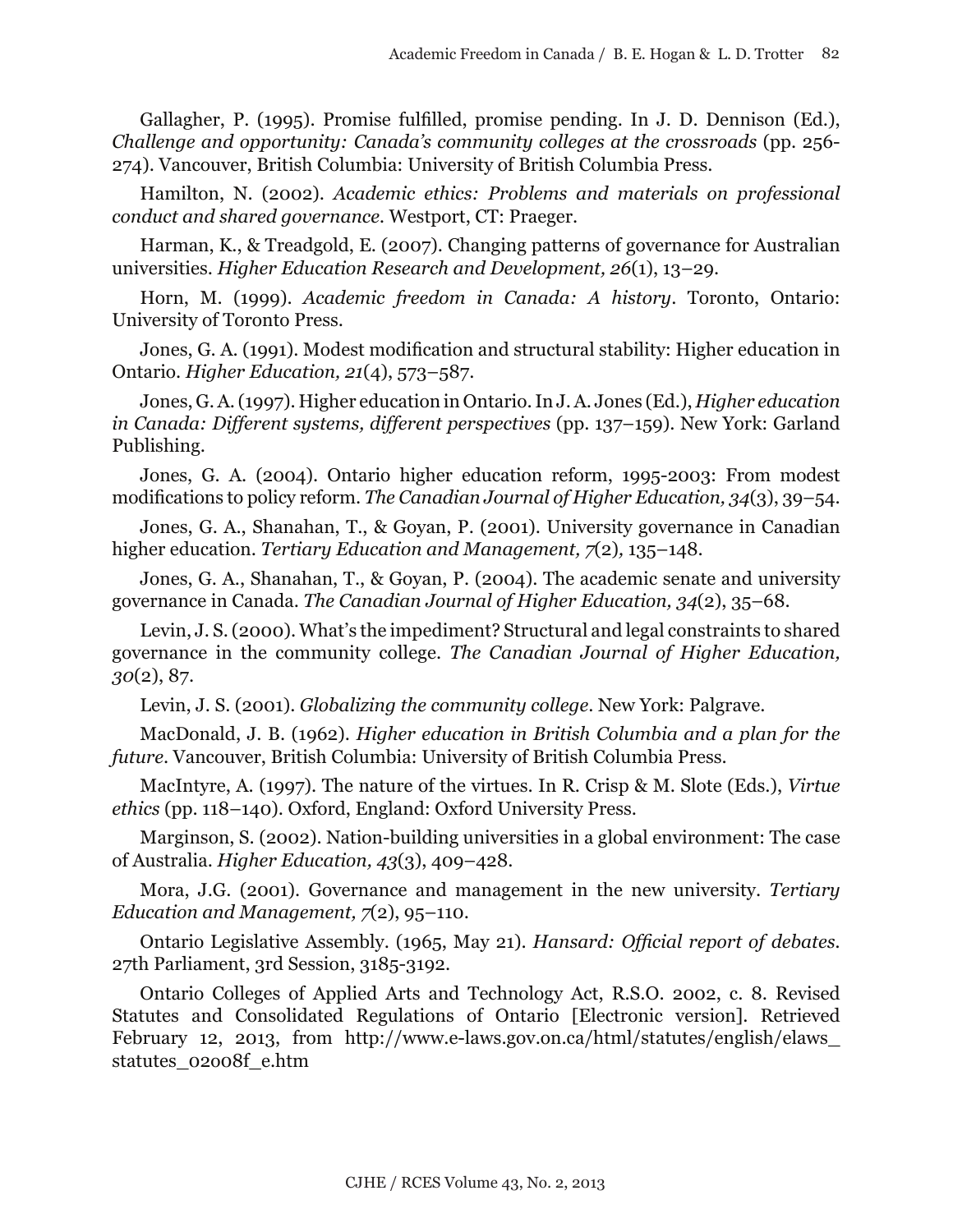Ontario Public Service Employees Union (OPSEU). (2010, January 20). *Union proposal for settlement* [Electronic version]. Retrieved February 12, 2013, from http:// www.opseu.org/caat/caat\_ac/2009Bargaining/pdf/Union%20proposal%20for%20 settlement%20-%20Jan%2020,2010.pdf

Plant, G. P. (2007). *Campus 2020: Thinking ahead: The report*. Victoria, British Columbia: Ministry of Advanced Education.

Post-secondary Education Choice and Excellence Act, 2000, R.S.O. c. 36. Revised Statutes and Consolidated Regulations of Ontario [Electronic version]. Retrieved February 12, 2013, from http://www.e-laws.gov.on.ca/html/statutes/english/elaws\_ statutes\_00p36\_e.htm

Readings, B. (1996). *The university in ruins*. Cambridge, MA: Harvard University Press.

Russell, C. (1993). *Academic freedom*. London: Routledge.

Scott, J. (2006). The mission of the university: Medieval to postmodern transformations. *Journal of Higher Education, 77*(1), 1–39.

Shils, E. (1991). Academic freedom. In P.G. Altbach (Ed.), *International higher education: An encyclopedia* (pp. 1–22). New York: Garland Publishing.

Shils, E. (1993). Do we still need academic freedom? *The American Scholar, 62*(2), 187–209.

Skolnik, M. L. (2010). A look back at the decision on the transfer function at the founding of Ontario's colleges of applied arts and technology. *Canadian Journal of Higher Education, 40*(2), 1–17.

Slaughter, S., & Leslie, L. L. (1997). *Academic capitalism*. Baltimore: The John Hopkins University Press.

Slaughter, S., & Rhoades, G. (2004). *Academic capitalism and the new economy: Markets, state and higher education*. Baltimore, MD: John Hopkins University Press.

Tierney, W. G. (1998). Tenure is dead: Long live tenure. In W. G. Tierney (Ed.), *The responsive university: Restructuring for high performance* (pp. 38–61). Baltimore: The John Hopkins Press.

University Act, R.S.B.C. 1996, c. 468. The Revised Statues and Consolidated Regulations of British Columbia [Electronic version]. Retrieved February 12, 2013, from http://www. bclaws.ca/EPLibraries/bclaws\_new/document/ID/freeside/00\_96468\_01

## **Contact Information**

Barry Hogan British Columbia Institute of Technology 3700 Willingdon Avenue Burnaby, British Columbia, Canada, V5G 3H2 barry\_hogan@bcit.ca